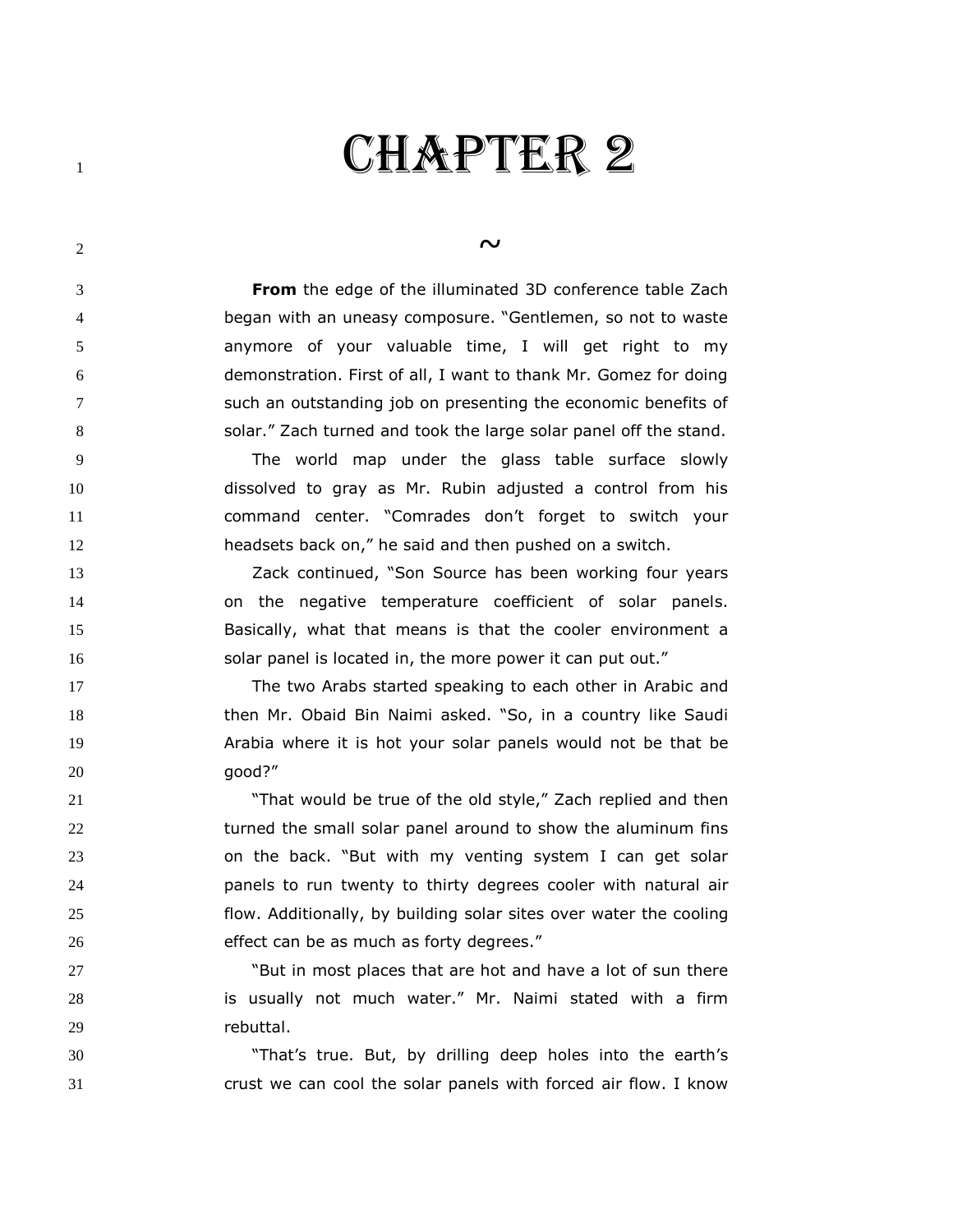this will work because of temperature information obtained from subsurface missile silos in Nevada."

 Mr. Rubin immediately interrupted, "Excuse me, gentleman! Mr. Slenski is not here to speak about weapons of mass destructions. He is speaking off the record and I don't know why this information is needed for a solar demonstration."

 Carlos whispered something into Zach's ear as Mr. Rubin ranted on. "Mr. Naimi you can assure Prince Nasser that we are presenting new science technology not weapons or threats to your country. WMD's that the United States of America has and who they are pointed at is information that a common person **IIKE Mr. Slenski would never have access too.**"

 Zach glanced down at his notes. He had several infrared satellite photos showing small circular locations in Nevada that showed thirty degrees difference on the desert surface. It was information he had obtained from the internet. Zach felt blindsided by what Carlos had just whispered to him. "Well, gentleman, I'll jump ahead and do the wattage demonstration."

 There was an uneasy silence in the room as Zach stood there dumbfounded. Finally he replaced the larger panel with the smaller one. He turned the easel so the new prototype panel was facing the window. The intensity of the light bulb increased twofold. Carlos came out of the shadow to assist Zach. He was carrying a green tank that had the word **Freon** on the side. "You want me to give it a blast now?"

 "In a minute and be careful when you spray this smaller panel. There is less area so it can't take a large blast of coolant," Zach spoke quietly, making sure he wasn't heard across the table.

 Carlos moved to the back of the easel with the bottle of Freon and whispered. "Don't forget to point out about the bronze reflective windows on the Sears Tower. That tinting could be blocking out a lot of the sun light."

 "What?" Zach said as he tweaked the easel. "You should have informed me about the tinted windows before this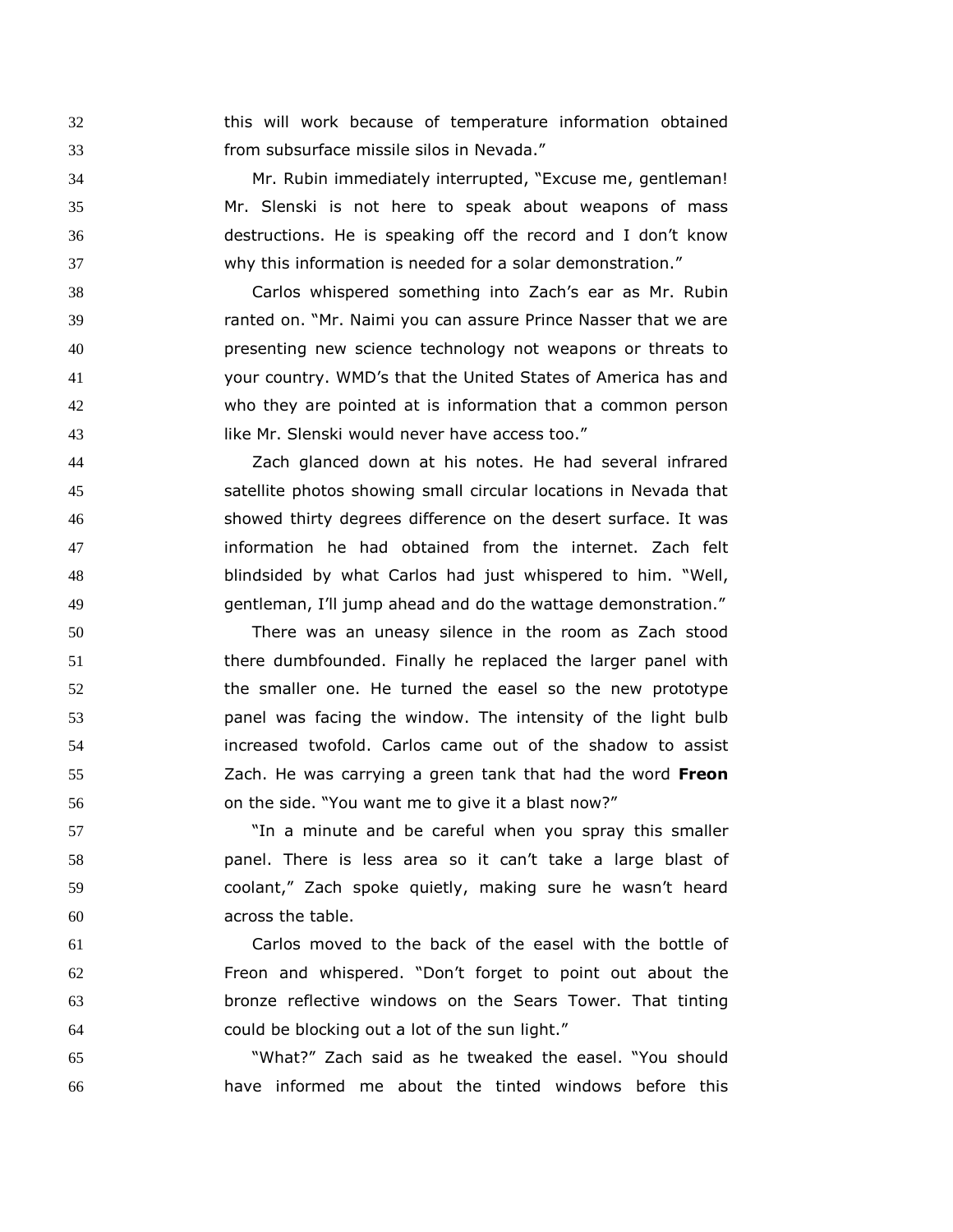meeting," Zack spoke softly and with heavy discontent, now being blindsided for the second time.

 "Sorry about that," Carlos squatted down to get in position. Bothered by all the whispering both Arab men got up out of their chairs and came around the table. "How much more **power do you get with this venting and don't distort the facts?"**  Mr. Obaid Bin Naimi asked as he pointed at the shiny metal fins on the back of the large panel now on the table.

 "Typically about twenty per cent but with additional cooling there is another big increase," Zach answered without too much deception.

 "We just overheard that we might not see that much of an increase because of the tinted windows?"

 "I just found that out myself," Zach answered with some anxiety.

 Mr. Naimi spoke to Prince Amer Nasser in Arabic and then asked, "You mentioned mounting solar panels over cooler **places.** Have you done any tests like that?"

85 "Yes, at a site in Texas. Those tests have averaged an additional thirty five percent increase." Zack replied with inflated facts. The truth was it was just a few panels on the roof 88 of Son Source lab.

 The two Arabs spoke to each other in Arabic for about two minutes and then Mr. Naimi said in English, "We appreciate your demonstration but a thirty five percent increase along with 92 having to have the panels over water or missile silos is not an alarm for us.

 "An alarm, what do you mean?" Zack asked with discouragement.

 "A concern would be a better word. My English is not always that good," Obaid replied. "We also think the tinted windows **are a good representation of overcast or smoggy days. Oil is**  much simpler! You drill a hole in the earth and the energy comes out; regardless of sunlight, weather or temperature."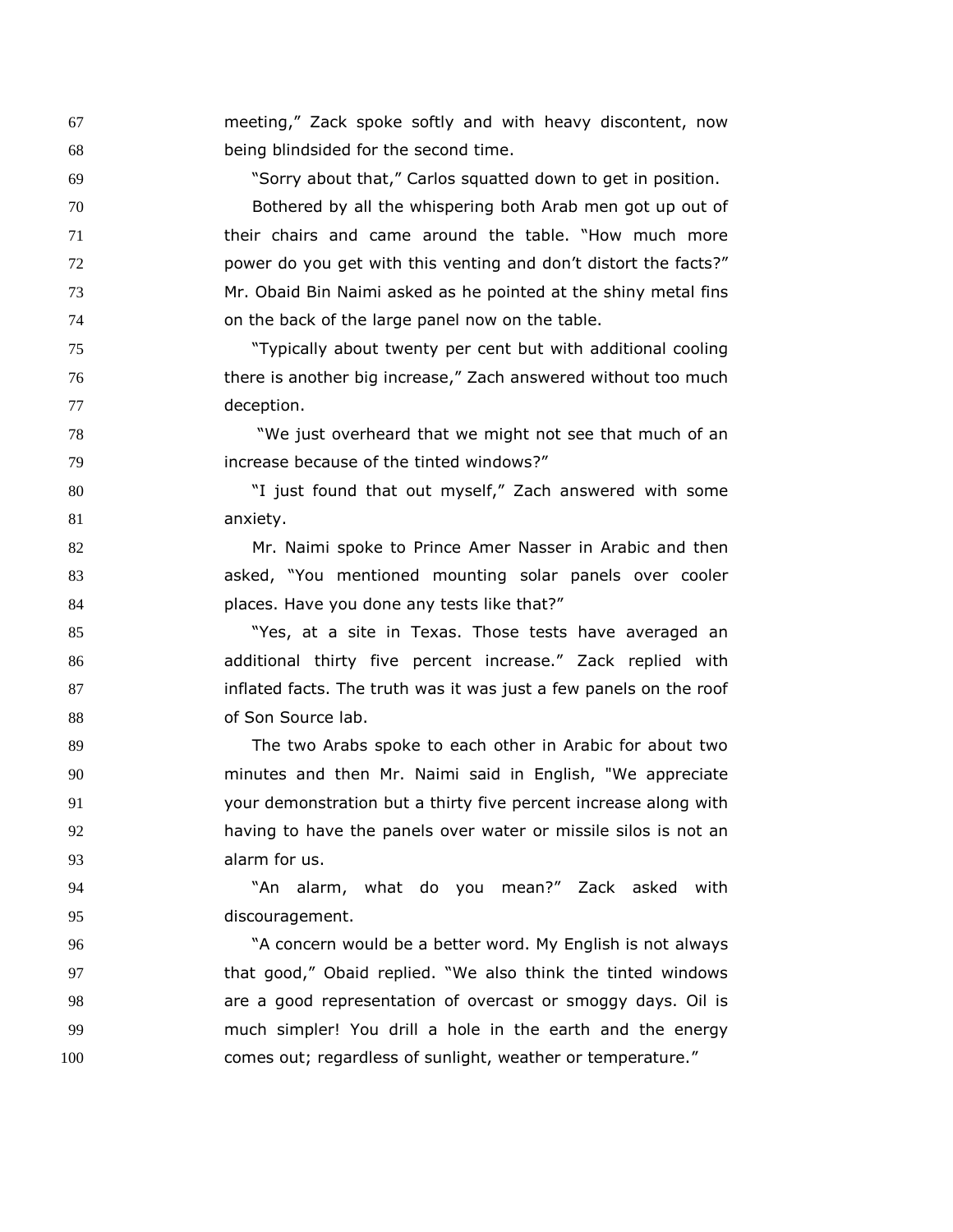Zach's stomach tightened! This meeting was a last effort to raise needed investment capital. "Could I at least finish my demonstration?" Zach pointed to the small one by one foot solar panel. "With you or without your investment this new **panel will revolutionize the entire energy field."** 

 "No one understands the energy markets like OPEC." Obaid 107 replied firmly.

"Can I please finish my demonstration?" Zach begged.

 "We have been to plenty of meetings where cars are supposed to get a hundred miles to the gallon. The latest scam **is those giant windmills that self destruct or fall apart before**  they are even paid for. We don't feel threatened nor will we be blackmailed with your claim of an efficient solar world." Mr. **Naimi pointed at the small panel.** 

 "Solar doesn't have any moving parts like a wind turbine **and they'll operate for over thirty years."** Zach argued.

 "That's not true, another lie. Solar farms don't put out power at night so the panels only are working at most fifteen years of your thirty year claim. We have heard all these falsehoods before," Mr. Naimi rebutted.

 Mr. Gomez was turning the panel in and out of the direct sunlight. He wasn't paying that much attention to the conversation. He was astounded that smaller panel seemed to be putting out the same power the large one did."

 Zach turned his sales pitch up to full speed. "If you two would just give me a few minutes." Zack drew in a deep breath. "I have found a way to increase the voltage of each individual solar cell by cutting and stacking the silicon wafer material. It is **like taking a 1.5 volt flashlight battery and turning it into a 6** 130 volt car battery!"

 "Cars have a 12 volt battery, another exaggeration. Don't 132 lie to us!" Obaid rebutted.

 Zach swallowed hard. Mr. Obaid was right and knew his facts. "Old cars used six volt battery. I'm just using this for an 135 example. You know an analogy."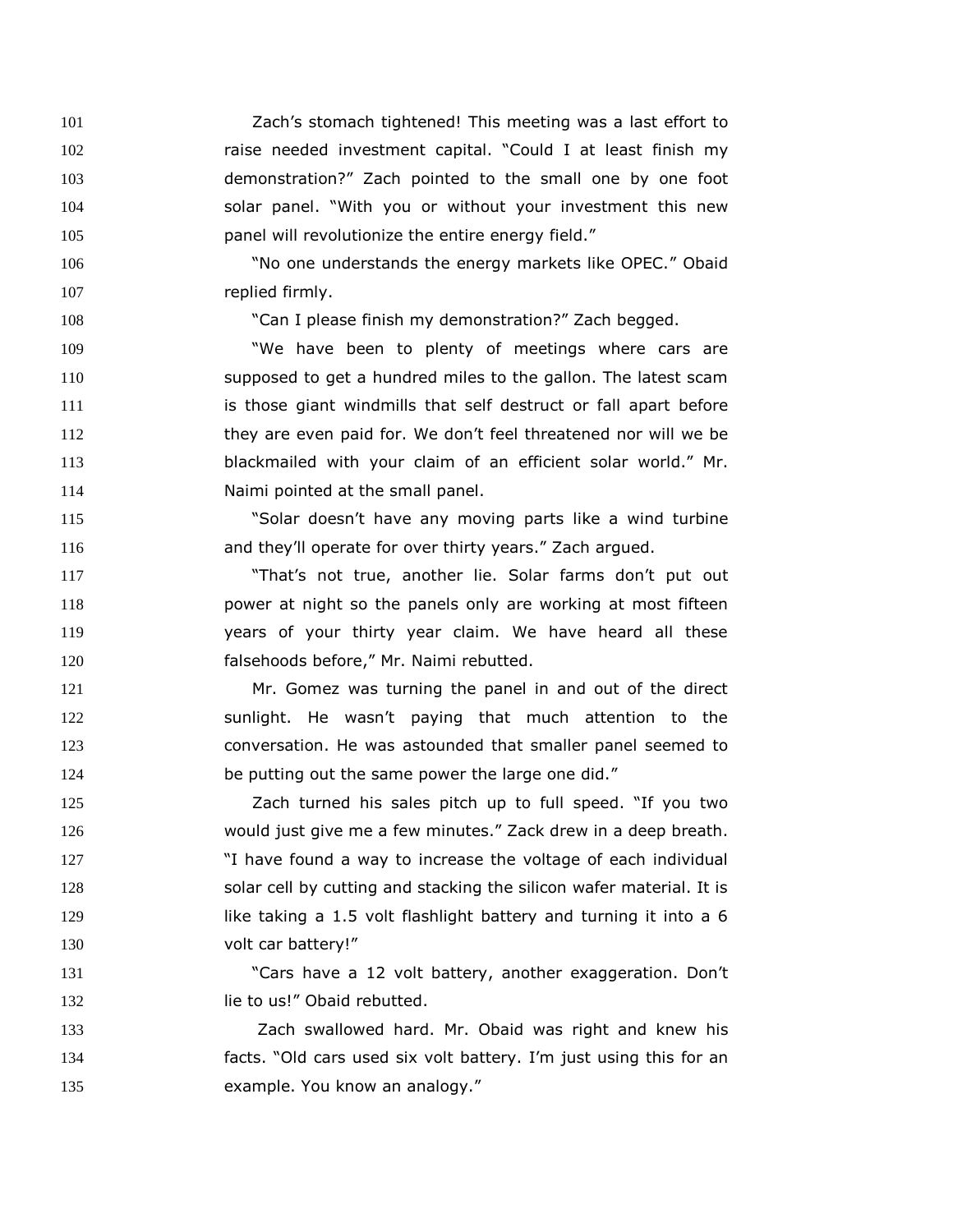"Yes, I know what an analogy is!" Mr. Obaid's eyes moved **away from Zach toward the light bulb.** "I think it is brighter. 138 That small panel is stressing the bulb."

 "It should be about the same power. But, take note that the panel is smaller." Zack was facing the table and Mr. Gomez what at his side fine-tuning the easel directly into the sun.

 "No, the bulb is much brighter then when it was hooked up 143 to the larger panel." Mr. Naimi argued.

 Mr. Rubin moved a switch on his control panel and then stood up. "The light bulb seems much brighter to me also."

 Zach turned and looked at the test bulb. "Gentlemen, a light bulb is not an accurate way to measure the power of a solar panel. Solar panels are measured in watts not volts." Zach wondered if somehow Carlos had rigged the demonstration.

 "So cooling this panel will give it even more power?" Obaid Naimi asked as he carefully examined the red and black wires 152 that ran between the panel and test bulb.

 "Yes, cooling will generate more power." Small beads of sweat broke out on Zach's forehead—something wasn't right.

 "So the cooling fins are an improvement and stacking the cells is another improvement?" Mr. Naimi asked as he pointed 157 at the back of the quad panel.

 "Yes, I'm now stacking the crystalline cells like you do with batteries in a flashlight." Zach tried to swallow but his mouth was dry. It felt like it was over a hundred degrees in the room.

 Mr. Rubin came forward to close the sale. "Gentlemen, there are a few minor bugs to be worked out, but look at that light bulb. You are looking at an ultimate power source." Mr. Rubin took the large panel and held it up. "Look at this old panel and then look at that one. Think of them as if they were weapons. More power in a smaller package is what ended the 167 last world war. Don't you want to be in on this revolution?"

 Carlos felt the sales pitch and was exhilarated. He wanted to do his part to help close the deal. With the green bottle of **Freon in hand he sprayed the back of the small panel.**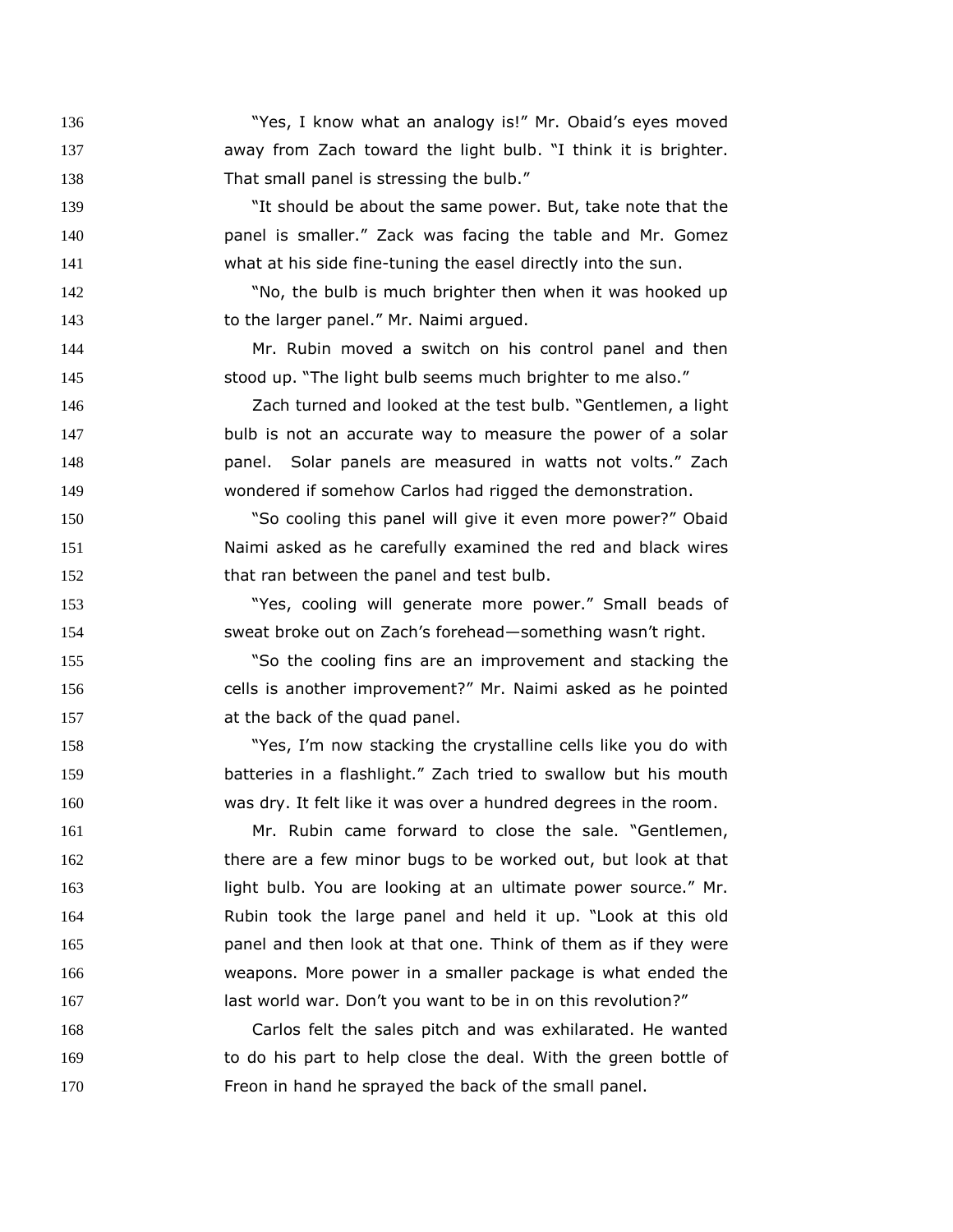"Don't do that!" Zach rushed toward the easel so to unhook 172 the red and black wires. It was too late! The blast of white vapor was already spilling onto the Aluminum fins.

"Look, look!" Obaid Bin Naimi pointed at the light bulb.

 The bulb was getting too bright to look at. Zach knew the demonstration would be short lived when some of the cells fractured and the bulb dimmed. He froze and mentally prepared to explain about thermal contraction of silicone when Carlos sprayed the panel with another blast of Freon. The bulb turned brilliant white and then went dark instantly. Zach knew the **panel was destroyed.** 

 Prince Amer Nasser straightened up and in plain unbroken English said, "We can offer fifty million dollars for ten years."

 Overwhelmed by the panel failure and now an unbelievable offer Zach took a chair. He leaned forward and with his elbows on the glass ran his fingers through his thinning hair. *I bet they think the bulb burned out?* I *have to explain about the thermal fracturing and self destruction caused by rapid cooling. But, with fifty million dollars for ten years I'm sure I could get that problem resolved?*

 "Fifty million seems like a fair offer!" Mr. Rubin stated and then laid the larger panel back down; it knocked over some of the gold war game pieces. "But, fifty million for five years would be a more acceptable offer. Ten million dollars a year to sit on an energy breakthrough like this is reasonable." Mr. Rubin pointed at the small panel on the easel.

 "Fifty million for eight years would be an offer the **consortium might consider," Prince Amer Nasser countered.** 

 "I'm sorry, but to sit on a scientific breakthrough like this **for eight years is asking too much.**"

"Seven years!" Prince Amer Nasser bartered forcefully.

 Mr. Rubin acted like he was adjusting the control on the side of the noise canceling headphones. "I'm sorry I didn't hear you. Did you say six years?" Mr. Rubin paused for about ten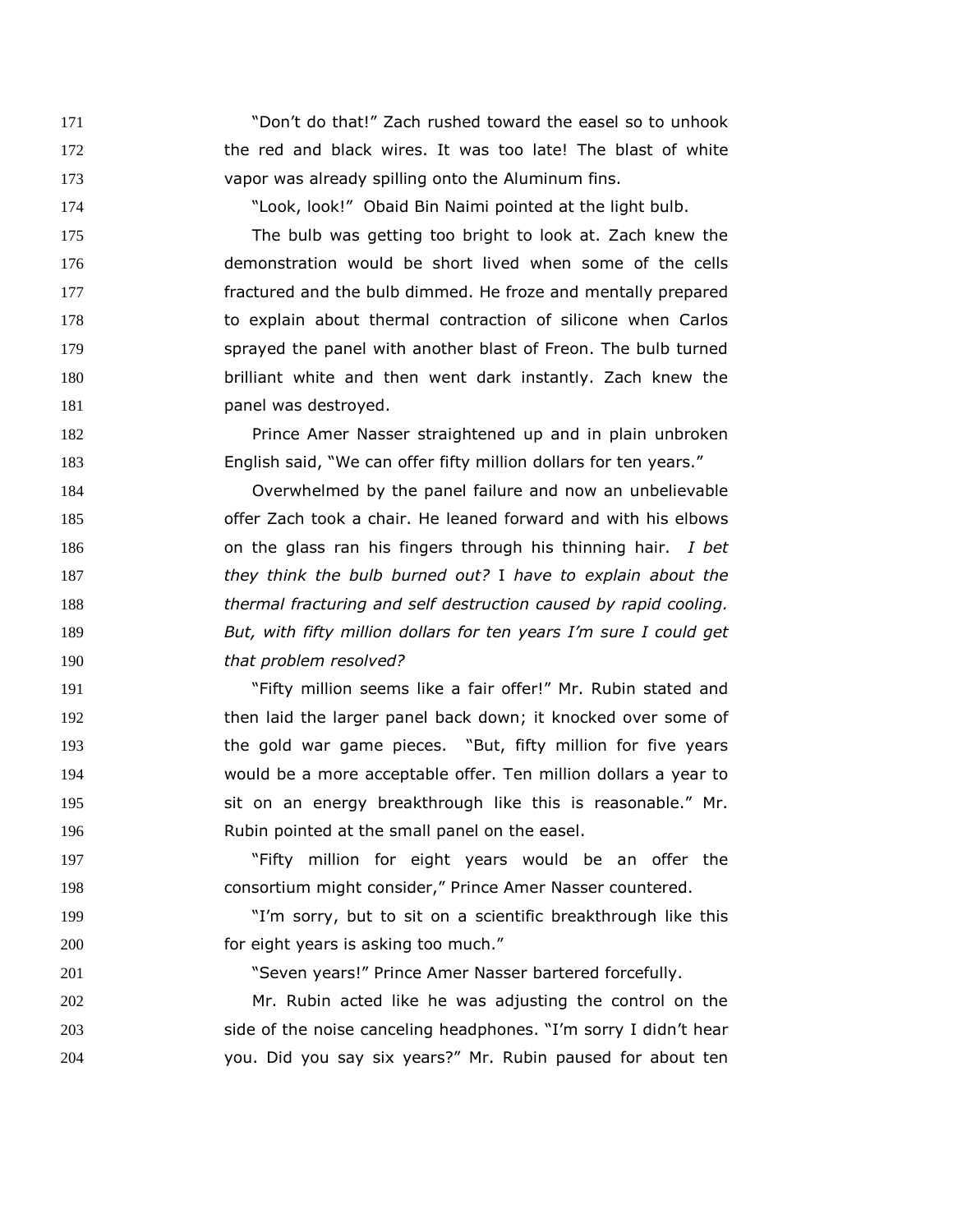seconds and then said. "Solyndra Power, over in Oregon is **interested in this new technology.**"

"Solyndra Power?" Prince Amer's tone changed.

 "Yes, they are a private company that wants to mass produce solar panels in the United States. They just got a five hundred million dollar federal grant. They have contacted me about these small solar panels." Mr. Rubin poured on his deceptive sales pitch.

 "Let us talk for a moment." Prince Amer Nasser motioned Obaid Bin Naimi to follow him. The two Arab men walked toward back of the room.

 As they moved toward the darkness Mr. Rubin spewed out more potent words. "You two have a talk. Saudi Arabia can't compete with the United States. I just want to let my Muslim friends in on the next power revolution of the twenty first century!"

 Cautiously Carlos approached Mr. Rubin and whispered. "I got another twelve volt bulb in my toolbox. When that test bulb flashed open it really got their attention. I'll go get it." Carlos tossed his noise canceling headphones next to the control panel and hurried out of the room.

 Zach knew that it wasn't the bulb that had burned out. The excessive coolant Carlos had applied fractured one or two entire cells. The same as how a small crack in a windshield will run from temperature fluctuations.

**Prince Amer Nasser approached from out of the shadow.**  "Mr. Slenski, would you accept a fifty million dollar deal for six years?"

 Zach fought back his gut reaction to be fully truthful. "Fifty million dollars is more than enough for research and development. It should be a lot less than six years to work out any issues. Optimistically within two years Son Source could be mass producing quad panels."

 "Two years to start mass production is not what we want to **pay fifty million dollars for!**"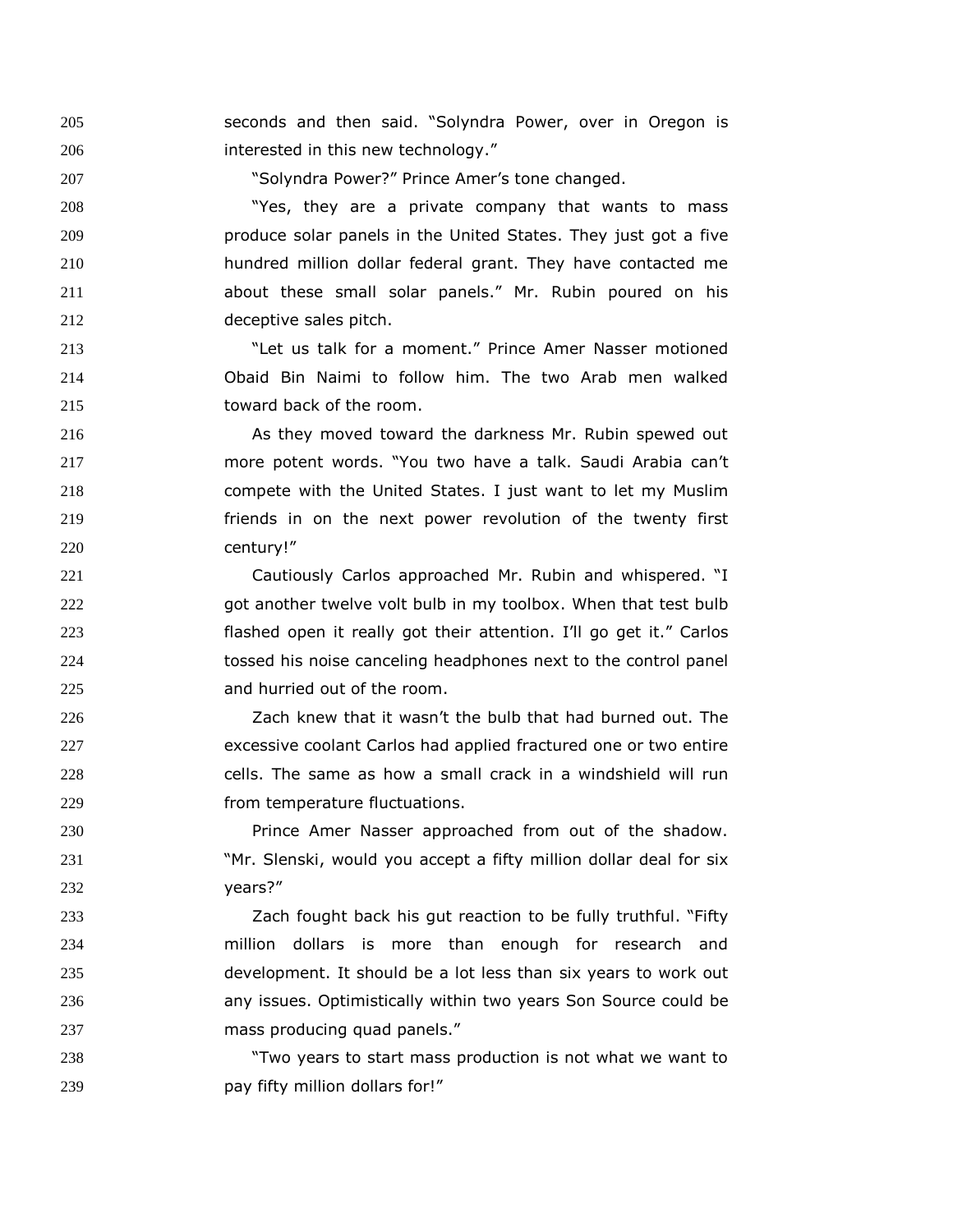**"**What?" Zach mind was jerked in an entirely new direction.

 "It seems that Mr. Philip Rubin has not filled you in on all 242 the details."

 "No, maybe not?" Zach rubbed his forehead. So much was happening he was having a hard time sorting truth from deception.

"You do know what black gold means to Saudi Arabia?"

247 The Mot really? I'm still at a loss why I'm dealing with representatives from OPEC."

 Prince Amer pulled Zack back into the shadow of the oversized conference room. "Did Mr. Rubin inform you that he will keep most of the fifty million for himself?"

 "What?" Zach's brain had been bounced around all morning—now it halted to an abrupt stop.

 Prince Nasser lowered his voice so that not even Obaid Bin Naimi could hear. "If you like you can call me James. That is the name I used when I attended USC. I graduated with a doctorate in world economics and have a minor in religious **Studies. I know all about the American profit motives and...**" Prince Amer Nasser words stopped when Carlos busted back 260 into the room with a blue and yellow package in his hand.

 Carlos pulled his headset back on and took an automotive 12 volt bulb from the sealed package and replaced the burned out demo bulb. Everyone's attention was directed at the new dim glowing bulb.

 Zach was dumbfounded that any illumination came from the bulb. He now knew that somehow the presentation display had been rigged. Emerging from the dark part of the room into the light Zach discerned. *I can't be to be part of this deception. But fifty million dollars would....* 

 Carlos grabbed the green bottle of Freon and blasted the back of the panel. The intensity of the light increased twofold Carlos grinned at Zach. "That's a 75 watt halogen light bulb. Do you think it will hold?"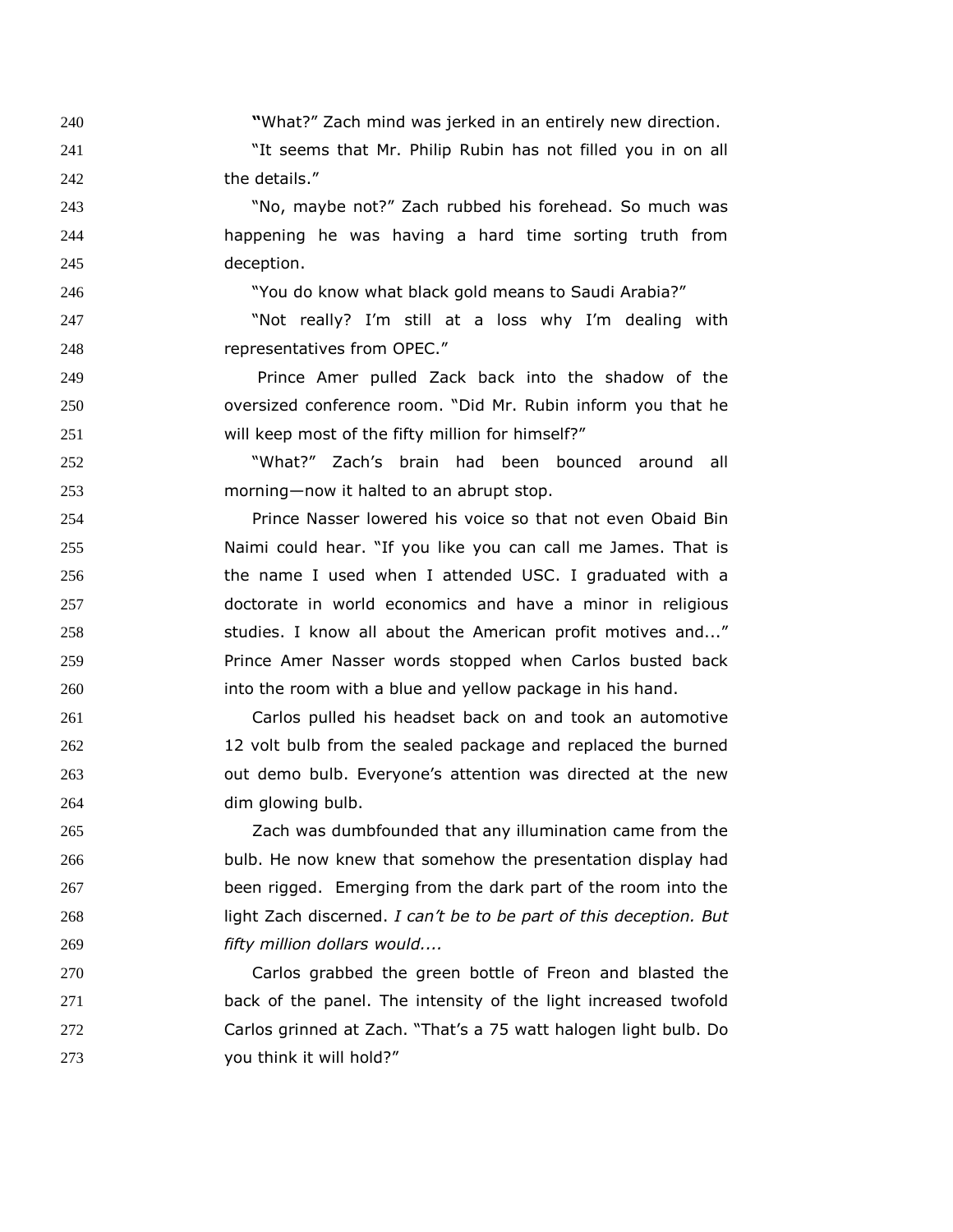"I'm not sure?" Zach needed facts; he coyly examined the red and black wires. It didn't look like another power source was connected into the circuit.

277 Coming from the back of the room Prince Amer said, "Okay, you all have proved your point. It is obvious that this panel has the potential to revolutionize the solar energy field." Prince Amer Nasser paced back and forth; in and out of the cool darkness. At the window it felt like the heat had been turned on high—everyone was waiting.

 In the stillness Mr. Rubin moved the large solar panel off the table and then repositioned the gold pieces. He waited just the right amount of time to ask. "So fifty million is your final offer?"

287 The State of that would be the final offer. Fifty million dollars for ten years!"

 "Your offer before that was fifty million and six years for zero production." Mr. Rubin said while he pushed some jet fighter pieces around on the glass table. He then turned up a control; the gold war pieces were setting directly above the Middle East section on the 3D world map.

 "Okay six years! But that includes zero research and development for those six years also," Prince Nasser sent a hard glare across the table—he didn't like being played.

297 The south of the Vou Mr. Slenski. Just say the word and you can walk out of this room a millionaire." Mr. Rubin stated in an imposing forceful tone from behind his control console.

 Zach glared back over the table and the illuminated map started to dim. "So let me get this straight! I would get almost fifty million dollars for not mass producing my quad panels. Plus, I could not even do any R and D for a six year period?"

 "That's sort of how it would go. You would get five million dollars today before the banks close. Tomorrow you could start on a six year sabbatical to spend time with your two children and beautiful wife. "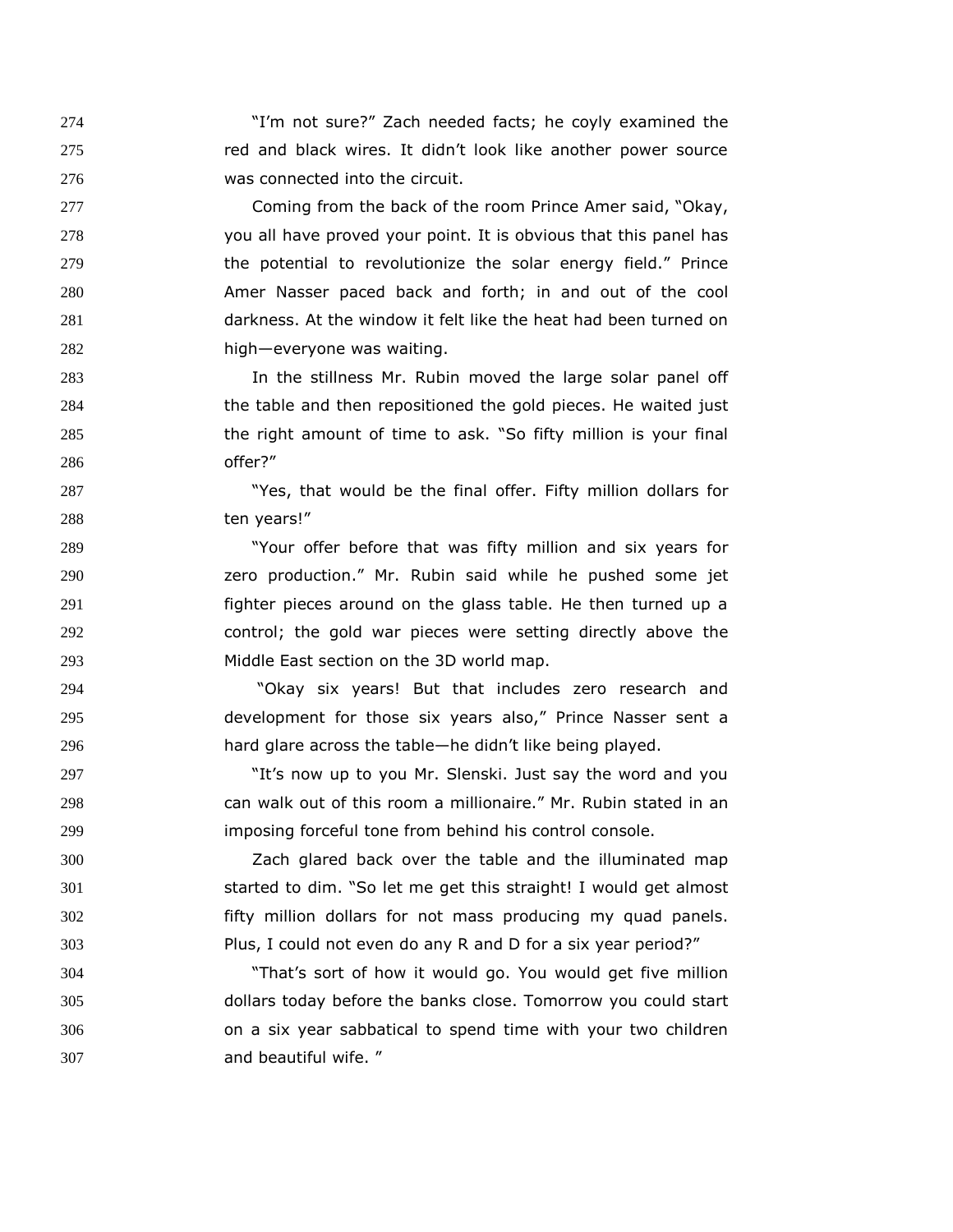"I couldn't do that. The most important thing to teach my children is to make the world a better place."

 "What about your wife? Many well attention altruistic inventor, environmental types have had their wives run off with the family preacher or their therapist for not understanding their needs."

 "What do you even know about my family?" Zack practically yelled.

 "I do know that you are a good family man. And like every good husband want to be the head of the household and respected for that."

 "Yeah that's right! So let's leave my family out of this." Zack felt better, now that he had put Mr. Rubin in his place. So, I would get five million dollars today and the remaining forty five million in six years?"

 "Yes, I will make you a millionaire five times over before the banks close today." Mr. Rubin spoke with bold confidence and then added. "Your wife will be thrilled that she won't have to worry about what college your son attends."

 Zach moved both his hands to his head and massaged at his temples; so much was coming at him all at once. Family was important—as was saving the environment.

 The Arab's whispered to each other in Arabic. They felt played—the Middle East was at the boiling point and at the verge of a threesome tribal war.

 Carlos had already folded his hand to Mr. Rubin for a work visa the month after the Twin Towers were taken down. Chicago had the best Trisomy 21 research hospital in the world and getting permanent residence into the United States at that time was impossible. Without even giving it a second thought Carlos slowly sprayed Freon. The intensity of the bulb increased to where it couldn't be directly looked at. Mr. Rubin was pleased with his loyal recruit.

 It was a high stakes' poker game. Everyone was holding their cards waiting for Zach to fold. Mr. Rubin was very skilled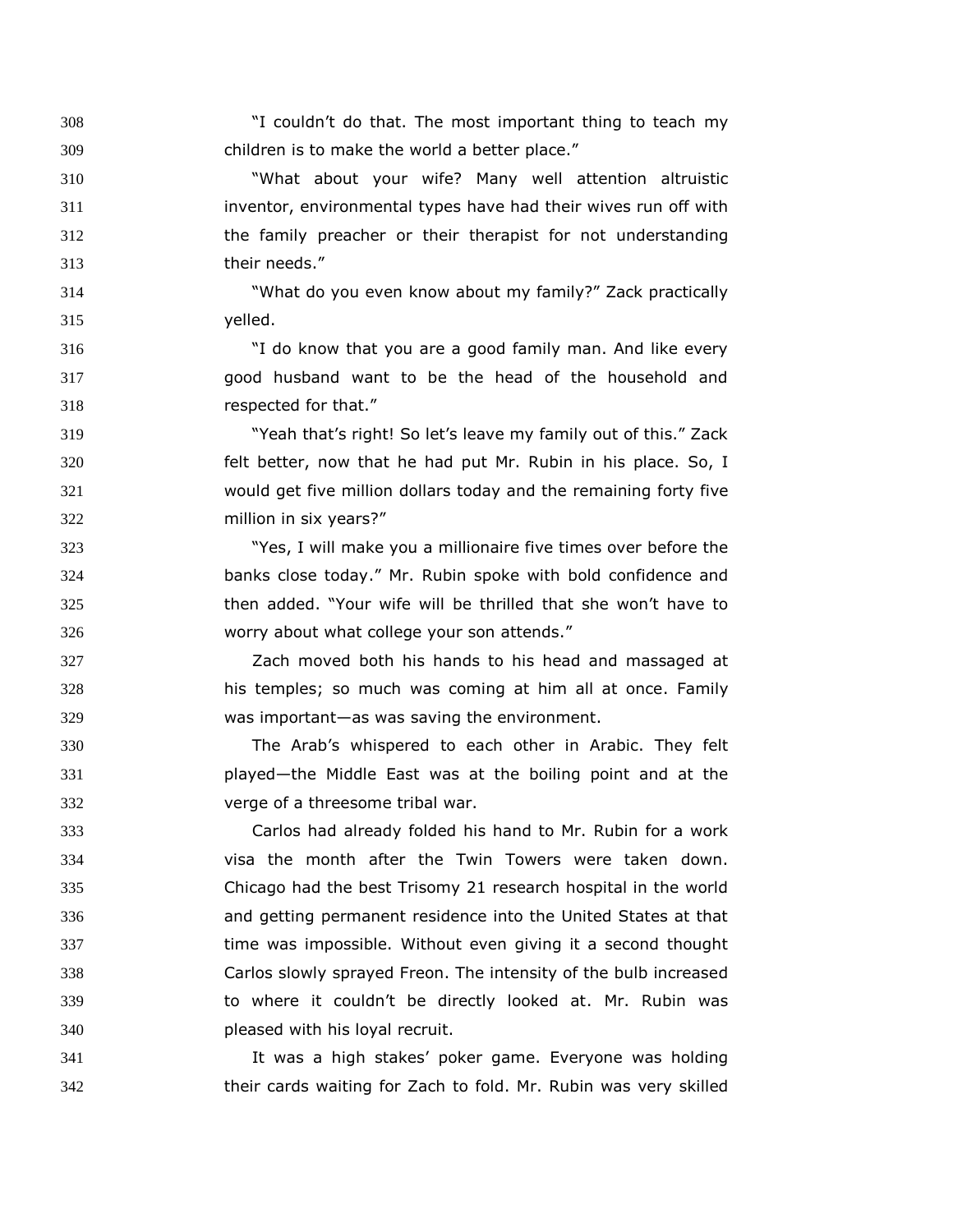at reading people; he had played this game so many times. He knew for certain that Zach would fold for the money—any man or woman would.

 "Take the offer Mr. Slenski. Don't be a fool." Mr. Rubin said assertively—ready to reel in another weak soul.

 Zach's moved his hands away from his head. "After six years how many millions would I get to ramp up research and development."

 "After this afternoon we would be done. You'd be a millionaire and the Middle East would have a six year safety net. You will have done something that is for the good of the world."

 "Are you bull shitting! You would keep forty five million dollars for arranging an investment capital meeting? No way in hell would I do a deal like that?"

 "Here is a little piece of advice for you and that misconception that you are going to save the planet. It won't happen! Wealth and power will always trumps good intentions. That is how it was in the beginning, is now and always will be. That is a divine fact that mo man can change," Mr. Rubin spewed out.

 "Maybe so, but I cannot sit on a scientific breakthrough like this! I get it about OPEC and other oil producing countries concerns." Zach pointed to his side at the solar panel. "But, we are talking about a much needed and clean abundance energy source. Not only for the United States but the entire world. While it may slow down the amount of oil we buy from OPEC. Our children will benefit and our grandchildren will benefit by not depleting the oil reserves." Zach took in a deep breath. "I **just can't take an offer like this."** 

 Prince Amer Nasser immediately spoke up. "Mr. Slenski, it's not about cleaner air or depleting the oil reserves. It is about people all over the Middle East. Do you have any concept on what effect your panels will have if the production of oil falls by just ten percent?"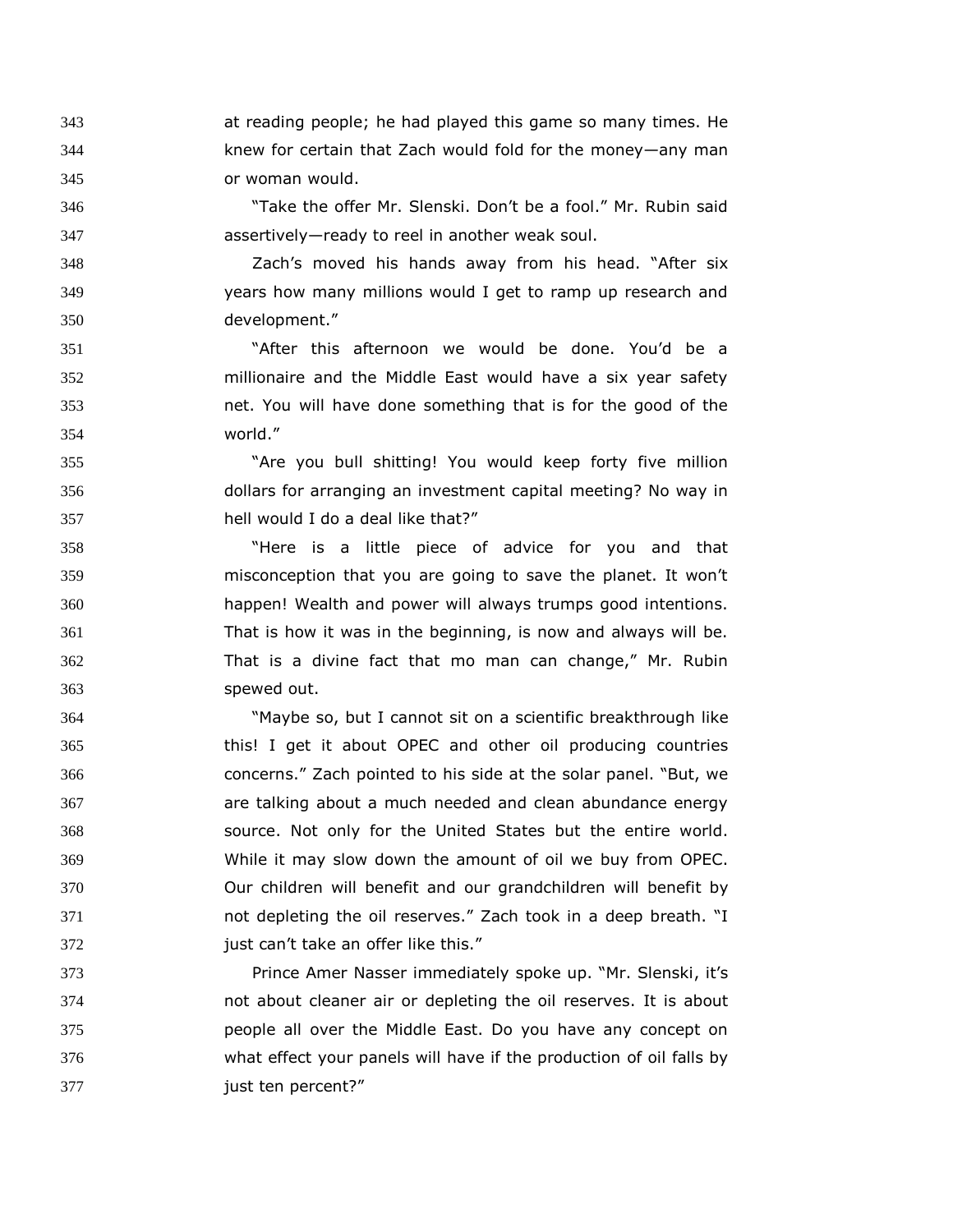"I don't have a clue! I'm a scientist, not an economist. I'm sorry, but I think I will wait and pray for a different offer. Maybe Mr. Rubin can arrange a meeting with Solyndra Power since they're located in the United States."

 Carlos hurriedly jotted **Forget about Solyndra Power** on the back of one of the colored graph handouts. He casually turned the paper so that only Zach could see what he had written. Zach was more confused.

 "Well then! I've got a plane to catch and I don't want to waste anymore time," Prince Amer Nasser said and then hastily headed toward the door.

 Obaid Bin Naimi had has eyes closed, head down and had been mumbling to himself, *Allah Akbar, Allah Akbar, death to all infidels*

 The security agent opened the door. The Arab men were escorted down the darkened hallway past the seven portable booths to the private elevator. Mr. Rubin slammed both fists down on the table. "You fool! All you altruistic environmental types are alike. You all are a bunch of anal retentive misfits! You all have some grandiose idea that you can fix the world with technology." Mr. Rubin shot a death glare across the table at Zach. "You just cost me forty five million dollars and a foothold in the Muslim world." Mr. Rubin stomped out of the room and ordered the security guard to follow him.

 Zach and Carlos were alone. "You just upset the wrong person," Carlos said in a low warning voice.

 "Upset the wrong person! I didn't fly up here from Texas to have someone buy me off. Who the hell does this Mr. Rubin think he is?"

 "He's a very powerful person. He's like a wild beast when he gets mad. You don't want to mess with him!" Carlos kept talking in a nervous lowered voice.

 "Mess with him!" Zach was sorting out what had transpired for the last forty five minutes. This was not like any venture capital meeting he'd ever had. "I vaguely know about Solyndra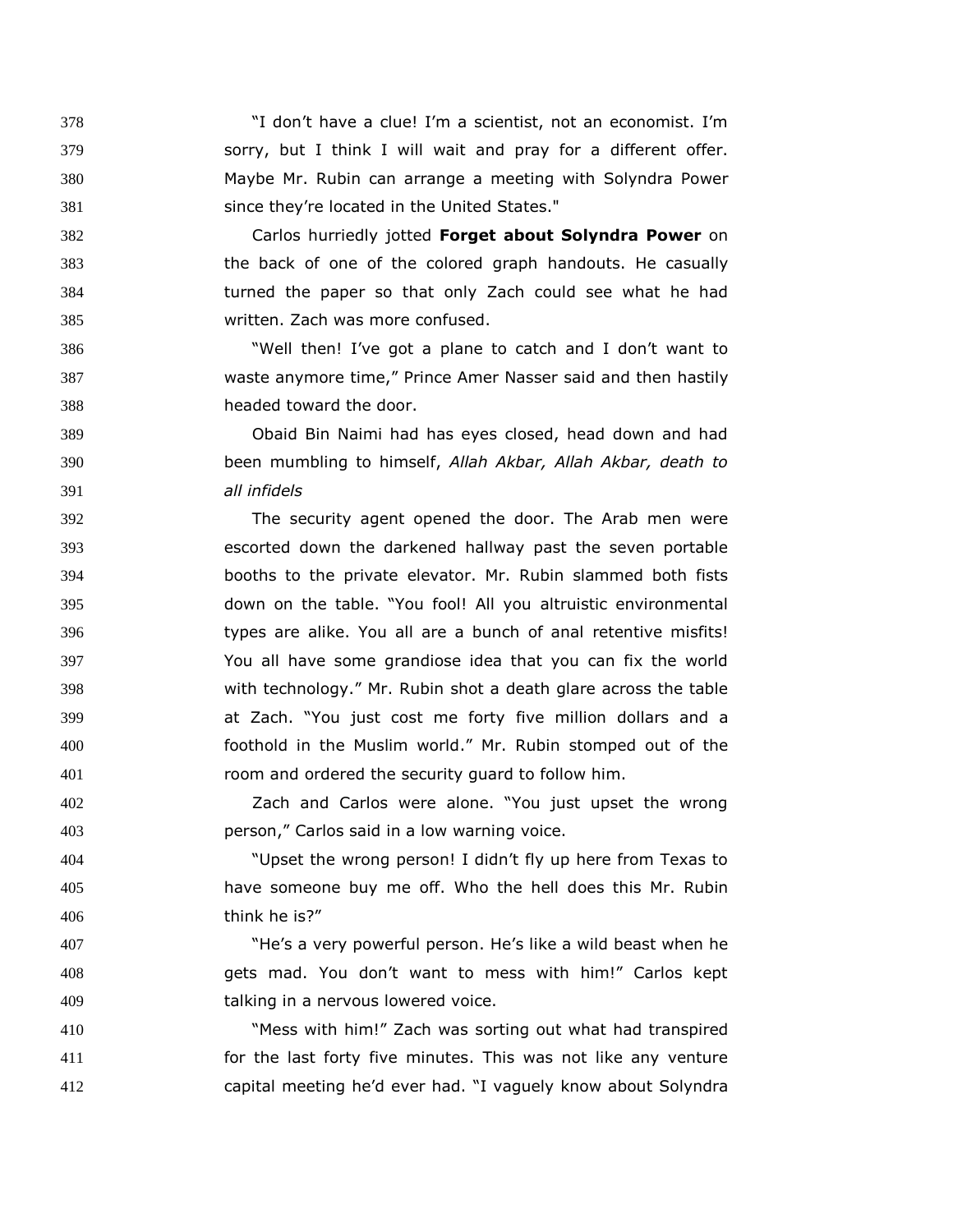Power up in Oregon. I'd be willing to meet with them. Could you setup a meeting with them?" \*

 Carlos glanced around the room he knew that it was probably bugged, or possibly that the headphones had hidden microphones. He wrote on the back of a piece of paper: **Solyndra Power is filing for bankruptcy. Mr. Rubin already bilked millions from them.** 

 Zach read the words off the paper and then mumbled, "Now I get what Mr. Rubin is up to." Zach wadded up the message and threw it at the solar panel. "He's one of those hedge fund manipulators. Probably an arms dealer too."

 Carlos put his index finger up to his lip. "Not so loud. This room could be bugged."

 "I don't care!" Zach replied in a defiant tone. "When I get the quad panel perfected, I might expose Mr. Rubin. I'll tell the news media how he tried to blackmail the Arabs and tried to prevent clean environmental power from being developed."

 Carlos Gomez was now shaking his head from side to side. "Quiet, don't say another word about exposing him."

"Why shouldn't I?" Zach snapped back.

 Carlos leaned over and whispered, "Because he would go after your family."

 Zach's stomach knotted. The look on Carlos's face was serious—dead serious.

 Carlos changed the discussion by asking about the quad panel flaws. Zach was honest and filled him in on how the cells always fractured when they were cooled off too rapidly. Carlos hypothesized that the tinted windows somehow skewed the demonstration. For the second time he sprayed the aluminum heat sink to the point where the fins were covered with a layer of white frost. The 75 watt halogen bulb popped like a camera flash!

 Zach and Carlos had their heads down examining for fractures when Mr. Rubin reentered the room. "Mr. Slenski, I caught up with the Prince and Oil Minister, they still want to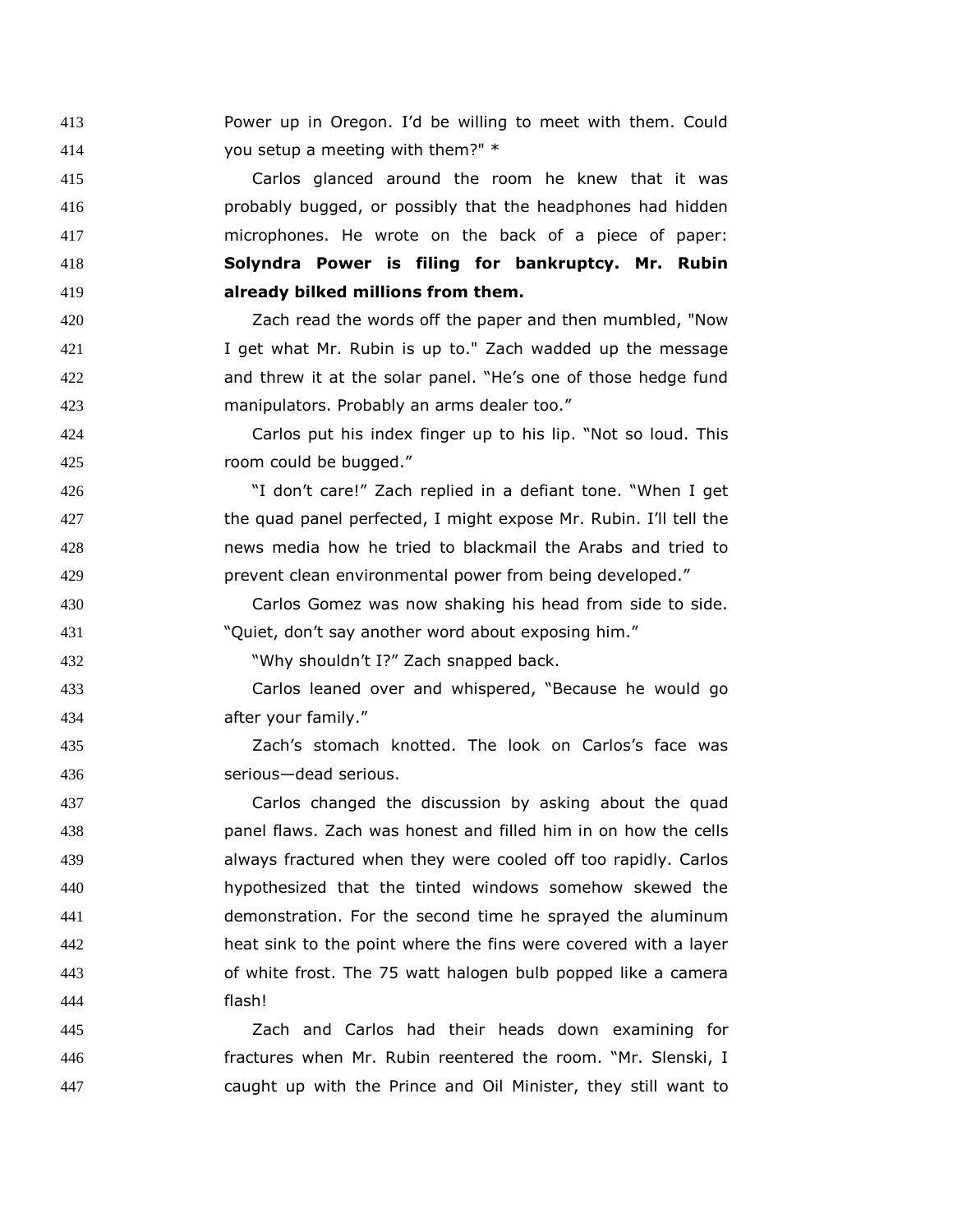make a deal. Say the word and five million dollars will be in your bank account today. This afternoon you'd be going back home a Texas a millionaire."

 Zach didn't look up or react to Mr. Rubin. He kept inspecting the quad panel.

 Carlos thought Zach was playing it cool and holding out for a better offer. He held his breath as Zach unclipped the red wire and then the black wire and then placed the panel into the foam cutout in the aluminum case. Finally Carlos blurted out, "That's a good offer!"

 Zach now had control, knowing that he had a lot less to lose than Mr. Rubin. He closed the aluminum case and didn't even glance over at Mr. Rubin. "Carlos, earlier you hypothesized the bronze window tinting was cutting down on the UV rays."

 "Yeah, I did some research beforehand. The tint manufacture claims that fifty percent of heat energy is blocked. That was their sales pitch to reduce the air-conditioning load on the Sears Tower. They also claim that harmful ultraviolet rays are blocked so to protect office furniture."

 "Could you send that data to me?" Zach grabbed the case and brazenly exited as though Mr. Rubin wasn't even there. A security guard followed Zach out the door down the hallway and opened the door to the small elevator.

 "Damn it!" yelled Mr. Rubin. "You didn't say anything about Solyndra Power did you?"

 "No, sir. I didn't say a word." Out of the bottom of his eye Carlos saw the piece of wadded up paper underneath the easel. "We were just spraying more Freon on the prototype panel. There is a major problem with it."

 "I don't want to hear about any problems! Do whatever you have to do to get that sanguine human element onboard with us!" Mr. Rubin was using the L shaped stick to pull the war pieces into a pile. He had another meeting to prepare for.

 Below on the observation floor Zach stood silent and closed his eyes in the warm comforting glow. The sun was reflecting